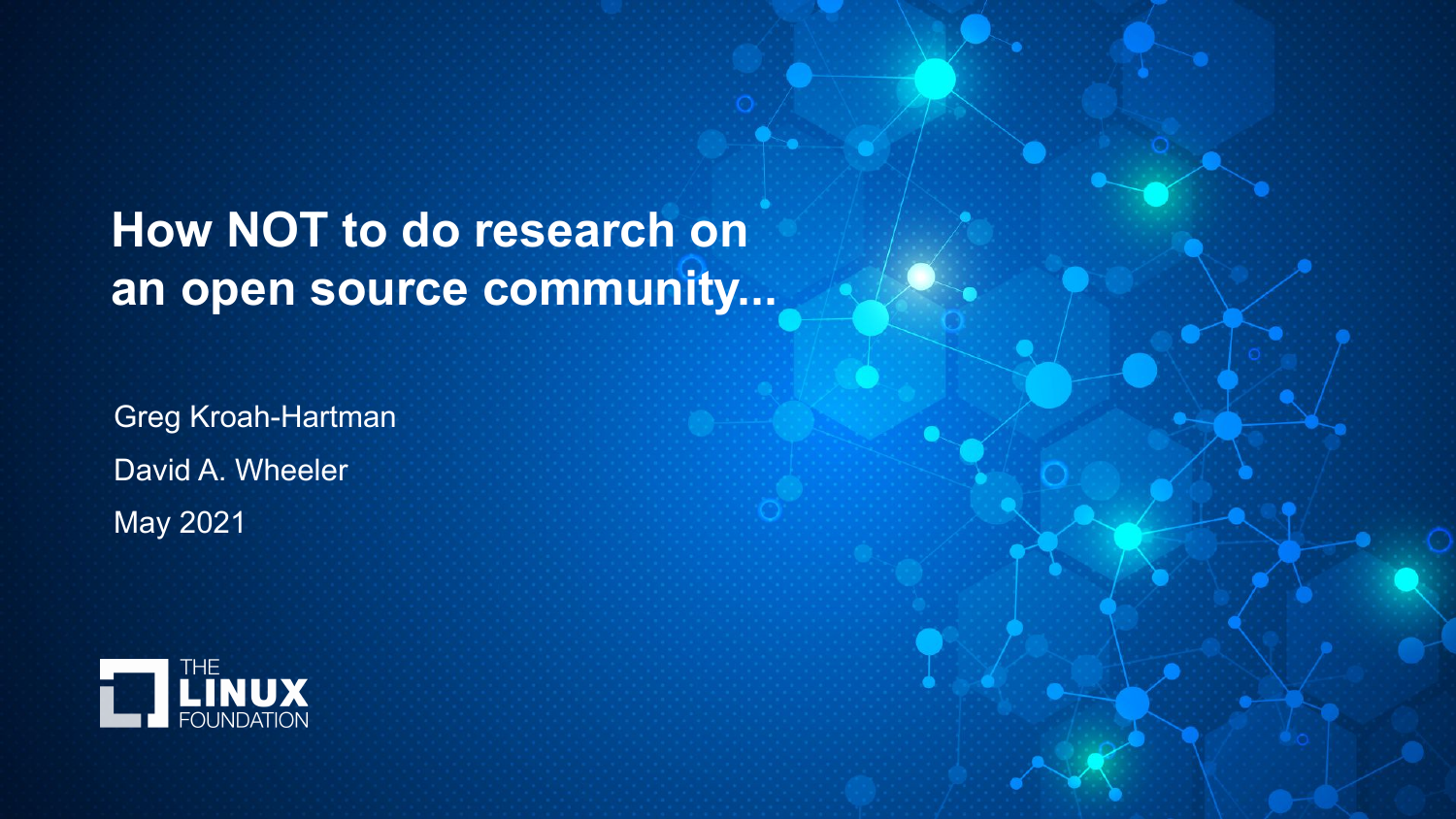# Timeline (1 of 4)



- 2020 Aug 9..21: "Hypocrite Commits" patches sent from UMN researchers
	- Attempted to introduce vulnerabilities to see if they would be detected
	- Sent to kernel developers from false identities; without consent, notice, or ethics review
- 2020 Nov: Draft "Hypocrite Commits" paper is published
- 2020 Nov 22: Sarah Jamie Lewis calls attention to paper's questionable ethics
- 2020 Dec 1: Lewis & others send letter to IEEE S&P, questioning ethics
- 2020 Dec [day unknown]: UMN IRB appears to give after-the-fact exemption to research on the basis that it believes the research is not human research
- 2020 Dec 15: UMN issues clarification
- 2021 Apr 6: Poor quality patches sent by UMN after  $\sim$ 7 months of silence
	- Raises spectre of *continued* attacks
- 2021 Apr 20: Greg K-H asks submitters to stop sending poor quality patches under the guise of "research on maintainers"
	- Researcher claimed new set of patches was not part of previous research
	- Greg replies, *umn.edu submissions* should be *rejected* until all figured out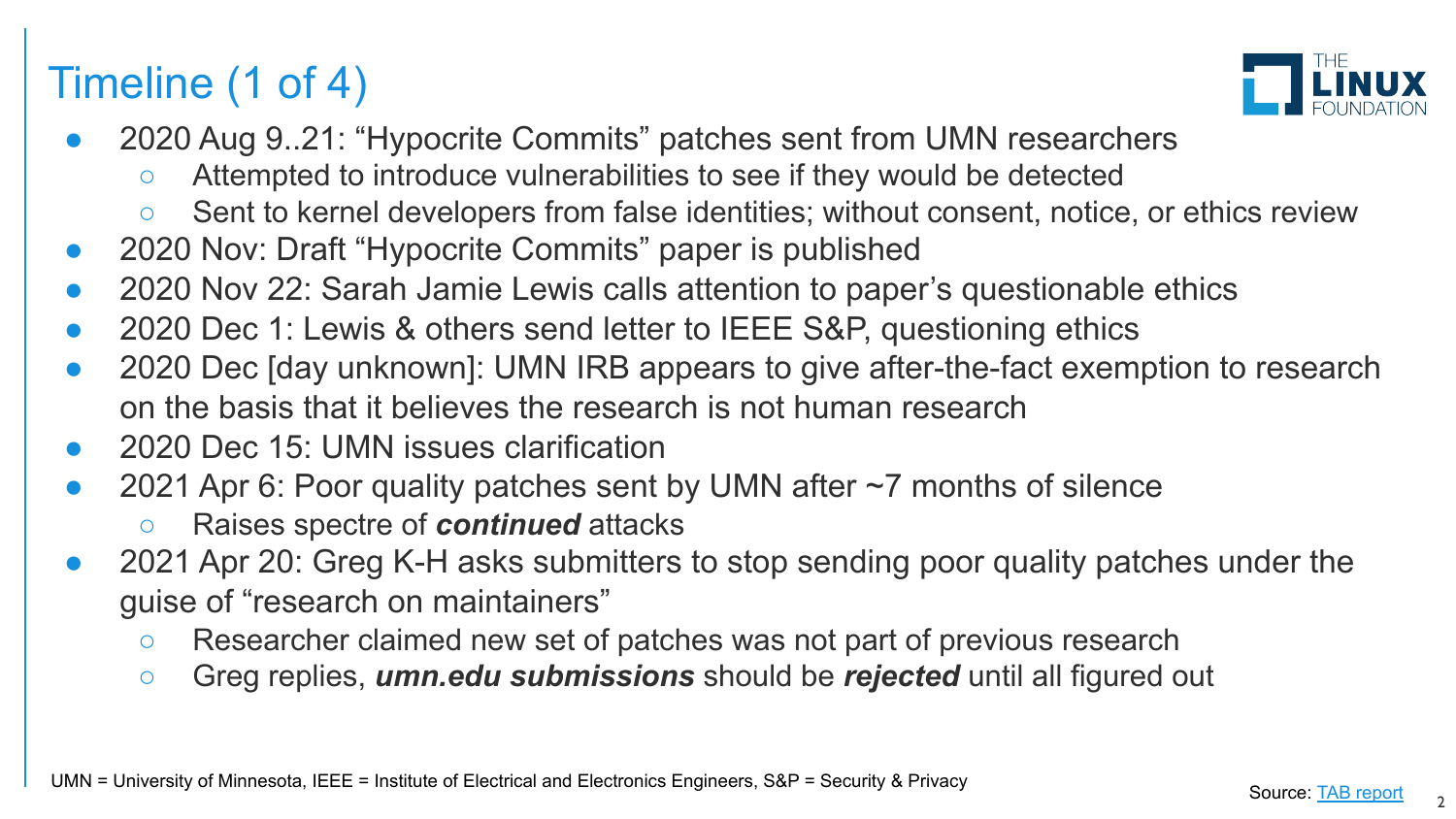## Timeline (2 of 4)



- 2021 Apr 21: Greg K-H requests review @umn.edu reverts, TAB begins review
- 2021 Apr 23: Linux Foundation sends letter to UMN requesting:
	- Id all proposals of known-vulnerable code from any U of MN experiment
	- Withdraw, from formal publication, research where subjects didn't give prior consent
	- Ensure all future U of MN experiments on people *first* have review and approval
	- Ensure all future reviews of proposed experiments on people will normally ensure the consent of those being experimented on
- 2021 Apr 24: UMN publishes "An open letter to the Linux community"
- 2021 Apr 26: UMN researchers retract "Hypocrite Commits" paper from formal publication
- 2021 Apr 27: UMN published [details on commits](https://www-users.cs.umn.edu/~kjlu/papers/full-disclosure.pdf) & [replies to LF](https://drive.google.com/file/d/1z3Nm2bfR4tH1nOGBpuOmLyoJVEiO9cUq/view)
	- Paper withdrawn. UMN believes it's not "human subjects research"
	- Will do faculty ethics training in 2021-2022, explore added processes, to prevent similar situations

3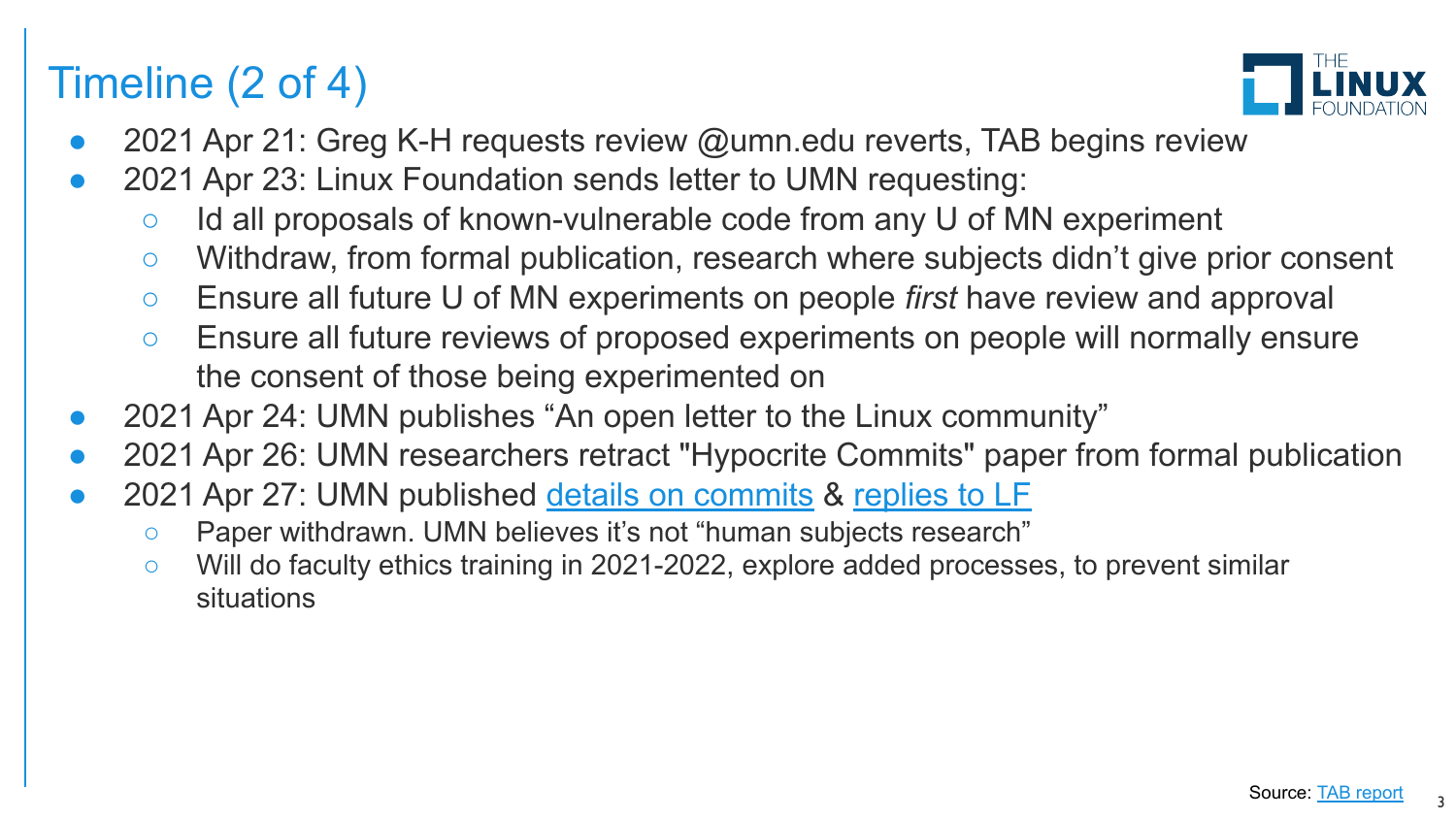## Timeline (3 of 4)



- 2021 May 3: Greg K-H posts a final set of reverts, along with correct fixes
- 2021 May 5: Linux TAB [publishes detailed report,](https://lore.kernel.org/r/202105051005.49BFABCE@keescook) with due diligence audit results
	- 435 UMN commits were re-reviewed, thanks to 85 Linux kernel developers
	- Confirmed that all intentionally-vulnerable patches with vulnerabilities were rejected
		- One ("patch 1") was intended to be vulnerable, but due to lack of understanding by the submitter, it was valid & was accepted
		- Yes, you read that correctly, you can't make this stuff up :-)
		- Patch 1 was asked to be removed because submission was made under a false name (there have been exceptions, but true identities are still known to a subset)
	- Huge majority of the reviewed commits (349) were found to be correct
	- UMN overall patch quality relatively poor; 25 were fixed by later commits, 39 needed fixing

4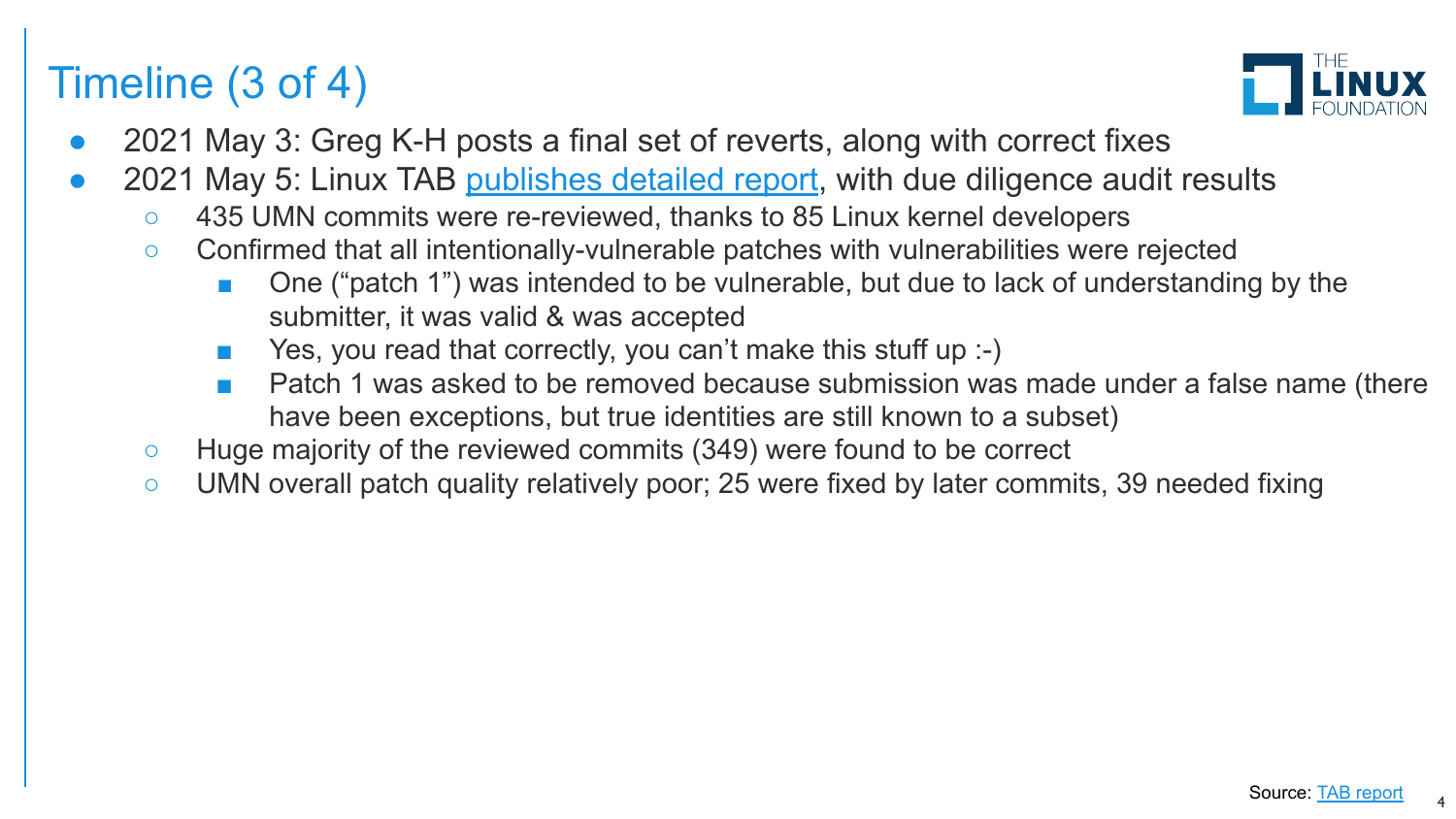## Timeline (4 of 4)



- 2021 May 6: UMN meets with Greg, Kees and LF to discuss productive ways to move forward and improve
- 2021 May 6: IEEE publishes [statement](https://www.ieee-security.org/TC/SP2021/downloads/2021_PC_Statement.pdf) about how the paper violated ethical guidelines and what would be put into place to prevent it happening again
- 2021 May 7: UMN [responds to TAB report](https://lore.kernel.org/r/CAK8Kejr8bggXruciJT=JW3mk2z=WxYrtN+HBouPq4E2FU=6GrQ@mail.gmail.com), verifying it is correct
	- Identifies one further set of patches from their team, using a private email address in February 2021. All were rejected by the community as they were invalid changes.
	- Stated that they had only done this for the Linux kernel, not for any other open source project:

Furthermore, we want to state unequivocally that no other Linux

components or any other open software systems were affected by the

'hypocrite commits' case study or by any of our other research

projects. Our "hypocrite commit" work was limited to the Linux Kernel

only and consisted of only the four patches (one is valid) submitted

between August 9, 2020 and August 21, 2020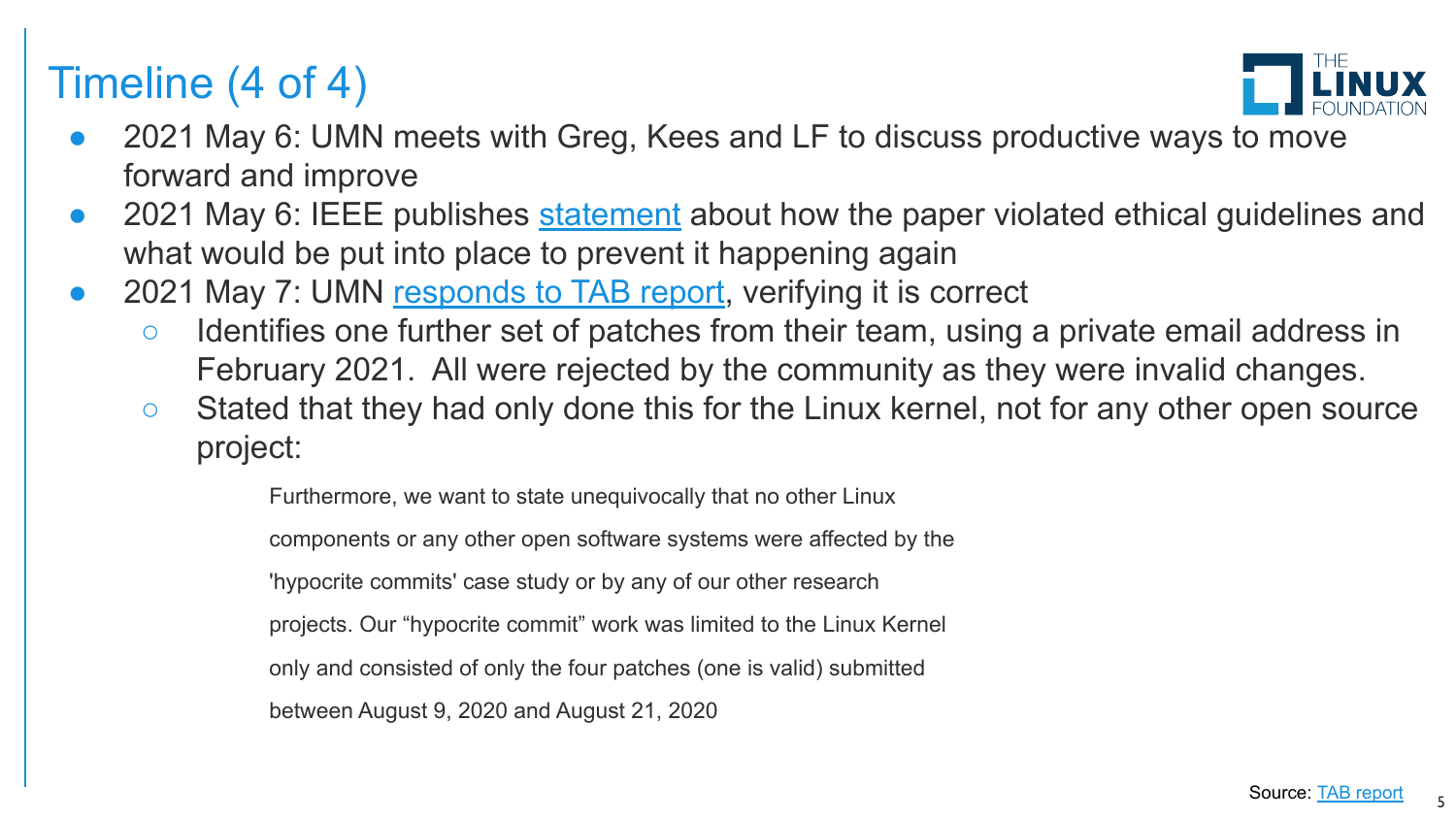#### Issues Created



- Submitting patches using false identities intending to deceive a community
- Submitting patches with known vulnerabilities (versus innocently submitting poor quality code)
- Researching on a community without notice or consent
- Every security conscious community scrambled to identify "Did UMN contribute known-vulnerable code to our project?"
	- UMN has assured us that only the Linux kernel was targeted
- Pattern of poor quality proposals (even when not intentional)
	- Asked UMN to designate a set of experienced developers to review and provide feedback on proposed kernel changes before those changes are submitted publicly; UMN agreed
	- Identical to what has been put into place for other companies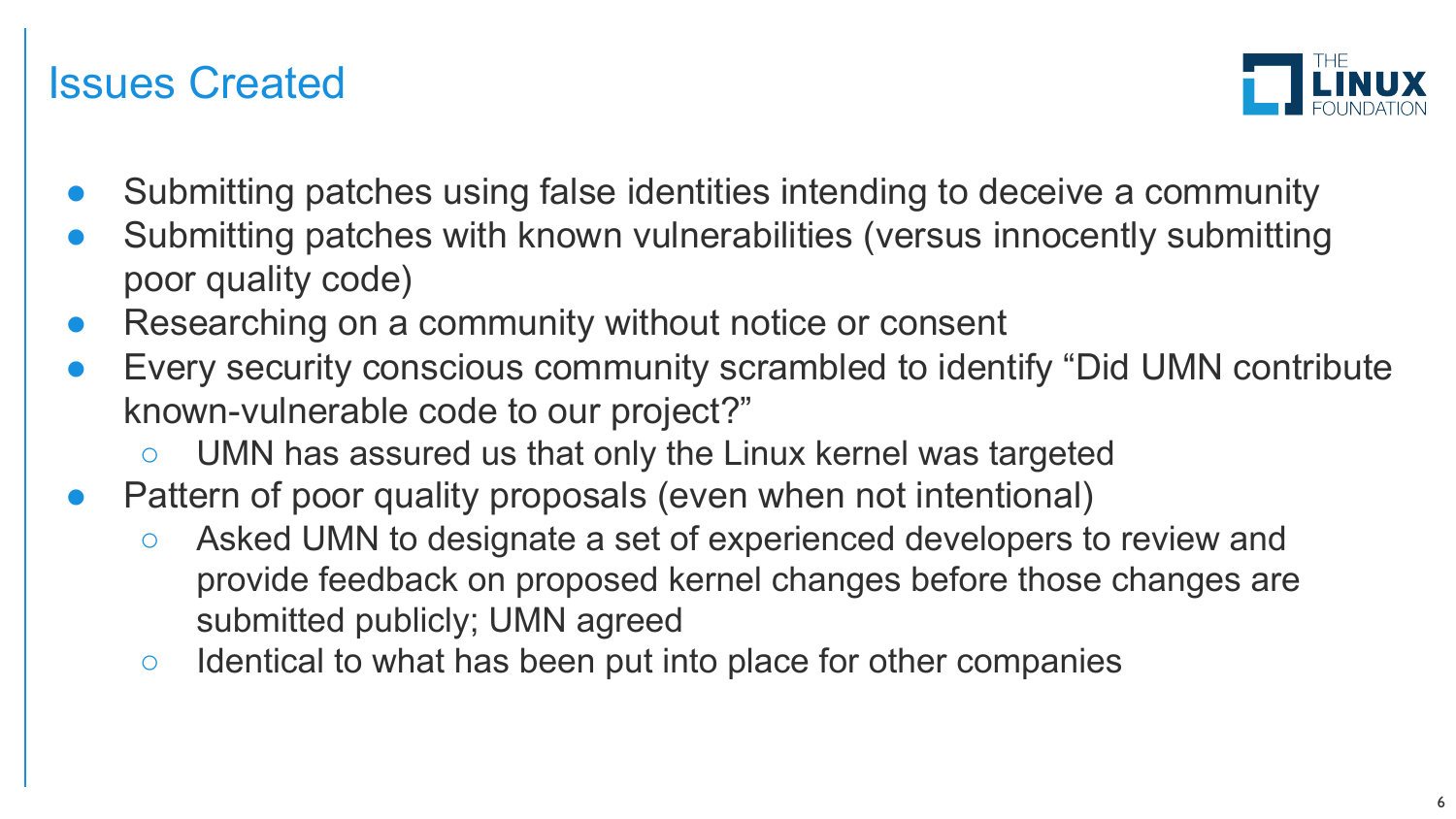# The BAD News (1 of 2)



- It's unclear other communities without Linux kernel-level review practices would have caught these issues
- Researchers created massive amount of extra work for developer community
- IRB & other ethics process scope/definitions may not clearly cover research on community processes, even if humans are involved in those processes
	- UMN says this was a mistake & apologizes, but claims it's not "Human Subjects Research" per US federal regulations (e.g., 45 CFR 46.102)
	- Yet US [Belmont Report](https://www.hhs.gov/ohrp/regulations-and-policy/belmont-report), [Common Rule](https://www.hhs.gov/ohrp/regulations-and-policy/regulations/common-rule/index.html), & [Menlo Report](https://www.dhs.gov/sites/default/files/publications/CSD-MenloPrinciplesCORE-20120803_1.pdf) emphasize *consent*
	- [Human Subject Regulations Decision Charts](https://www.hhs.gov/ohrp/regulations-and-policy/decision-charts-2018/index.html#c1) suggest to us it *was* (for US)
	- [IEEE responded,](https://www.ieee-security.org/TC/SP2021/downloads/2021_PC_Statement.pdf) "paper does not follow [ethical] guidelines"
	- [James Davis argues](https://davisjam.medium.com/ethical-conduct-in-cybersecurity-research-86d13b6b6eed) researchers don't grok sociotechnical systems
	- NSF has been notified, need to watch this carefully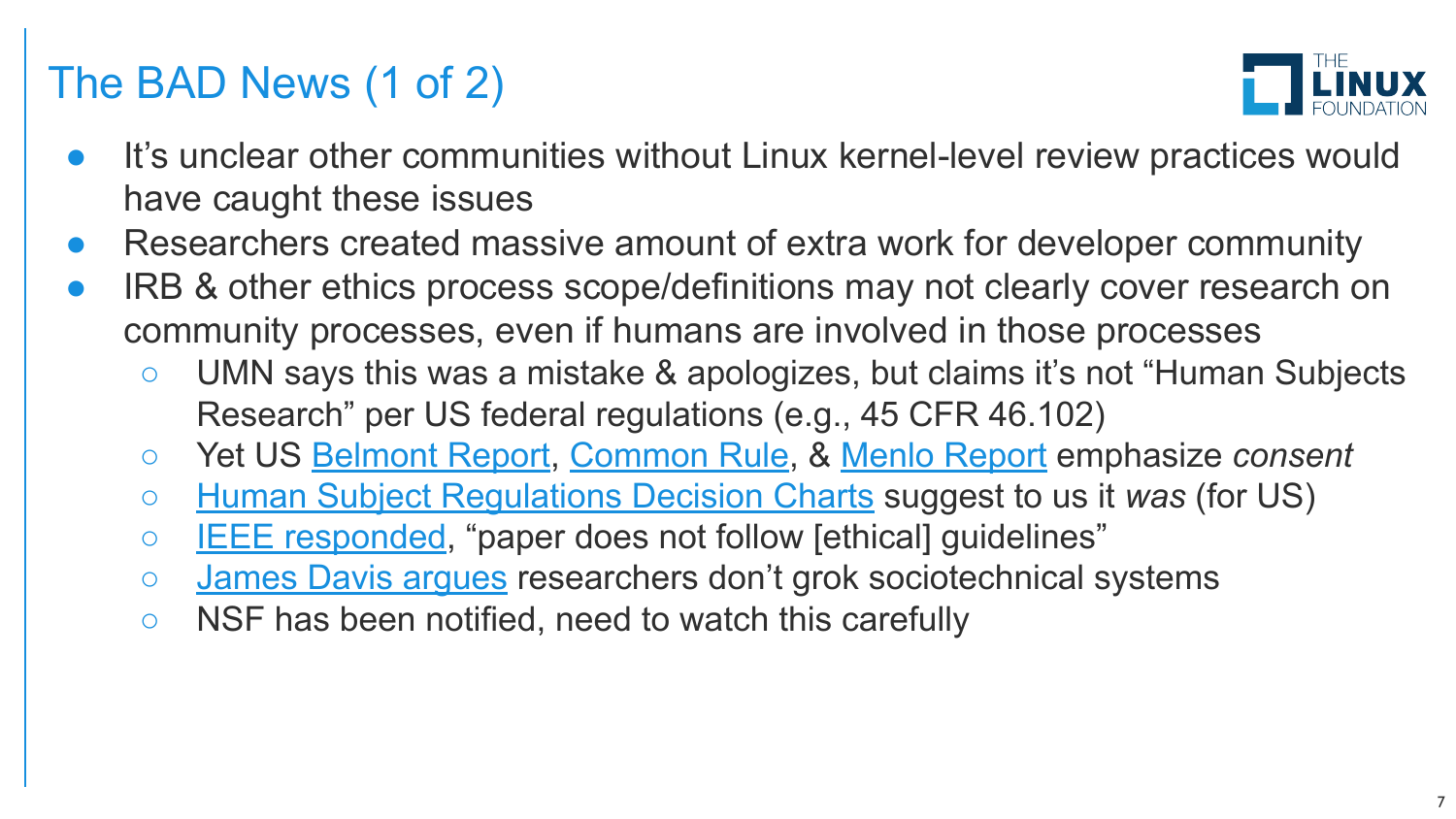# The BAD News (2 of 2)



- Researchers sometimes do not interact with production development environments appropriately
	- Due to incentive misalignment & lack of guidance for researchers
	- TAB is working to develop guidance specifically for researchers
- Issues apply far more broadly than UMN, or US, or the Linux kernel
	- UMN promises to add ethics training & code review
	- How can we scale beyond UMN to all research?
	- How can we ensure OSS community issues are *included* in ethics decisions?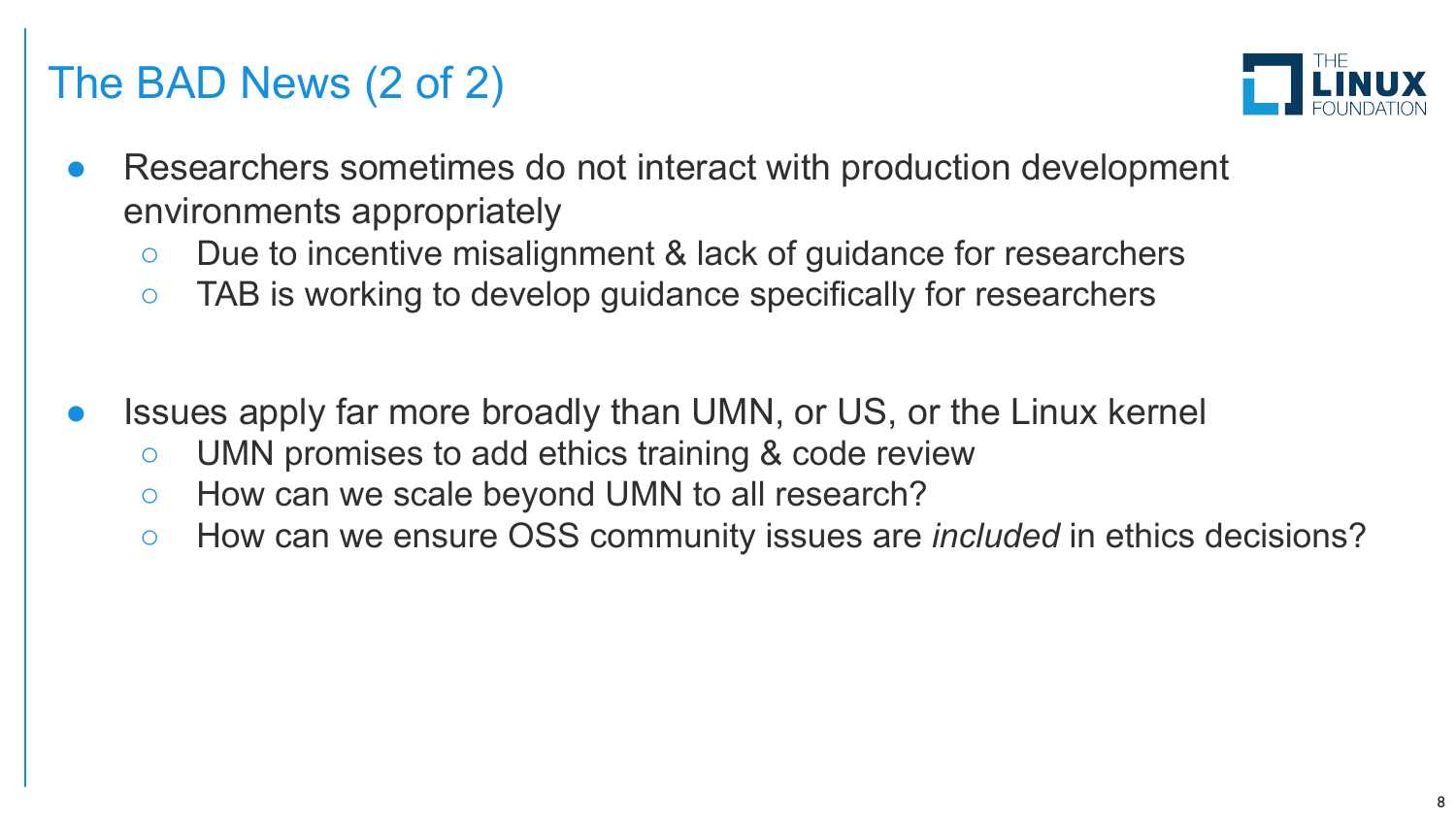## The GOOD News



- The Linux kernel code review process *worked*
	- *All* UMN intentionally-vulnerable buggy patches were *caught* and not accepted
		- Note: One patch was accepted because it was unintentionally correct
- The Linux kernel developers rapidly reviewed all UMN contributions
	- Double-check of code should increase confidence by users & potential users
- Strong public support for the Linux kernel developers response and position, including from researchers who have been working with the kernel community for decades
- UMN apologized & actively working to prevent recurrence
- Many organizations around the world have seen the fallout from submitting intentionally weak patches and are on notice they might be banned by the community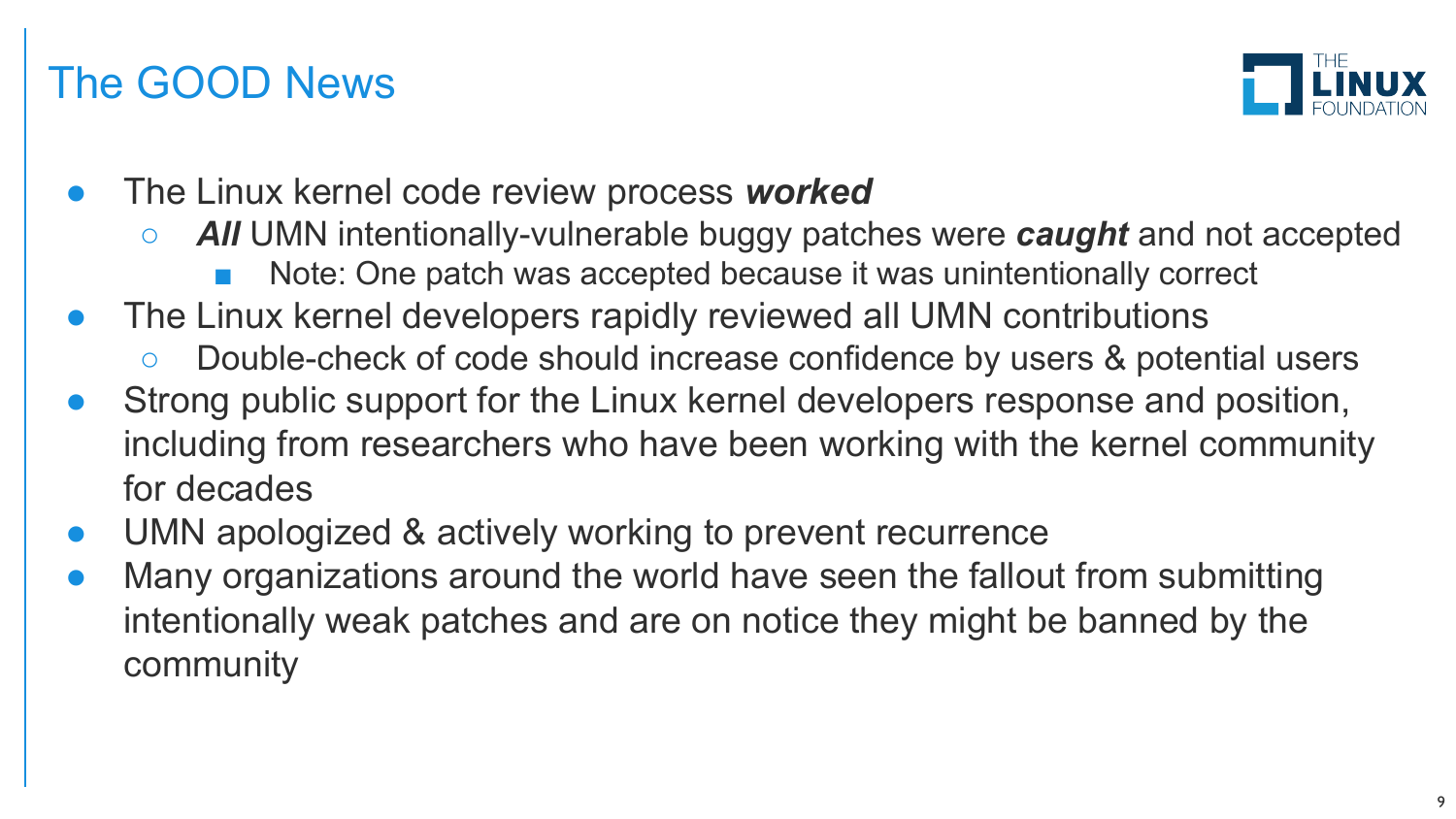#### Where do we go from here?



- The LF and U of MN had productive discussions, including a call with key deans and leadership
- The TAB will facilitate identifying a technical mentor for U of MN similar to what we do for member companies in need of help
- U of MN will be reviewing and revising its ethical research policy, outside of IRB purview
	- U of MN promised to give the LF a heads up on a future draft
- Greg K-H and the TAB will be working with research institutions that have worked well with the kernel community to publish best practices for community research that can be a future guide for U of MN and others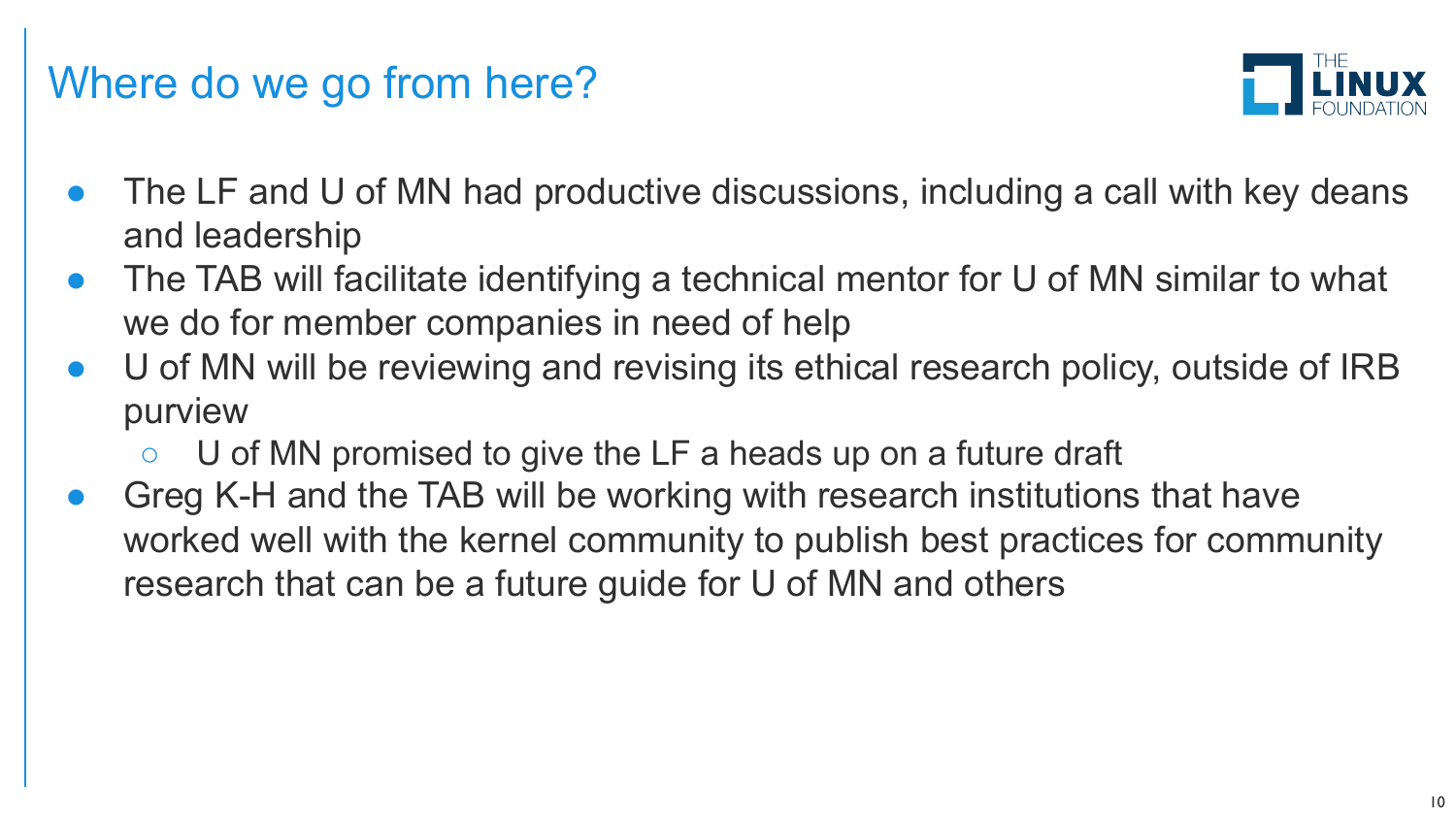### Contact Us

Learn more at [linuxfoundation.org](https://linuxfoundation.org/).

For general inquiries, questions related to membership, or about our events or training offerings, please visit

[linuxfoundation.org/about/contact/](https://linuxfoundation.org/about/contact/)

#### **Mailing Address**

548 Market St PMB 57274 San Francisco, California 94104-5401 US Phone/Fax: +1 415 723 9709